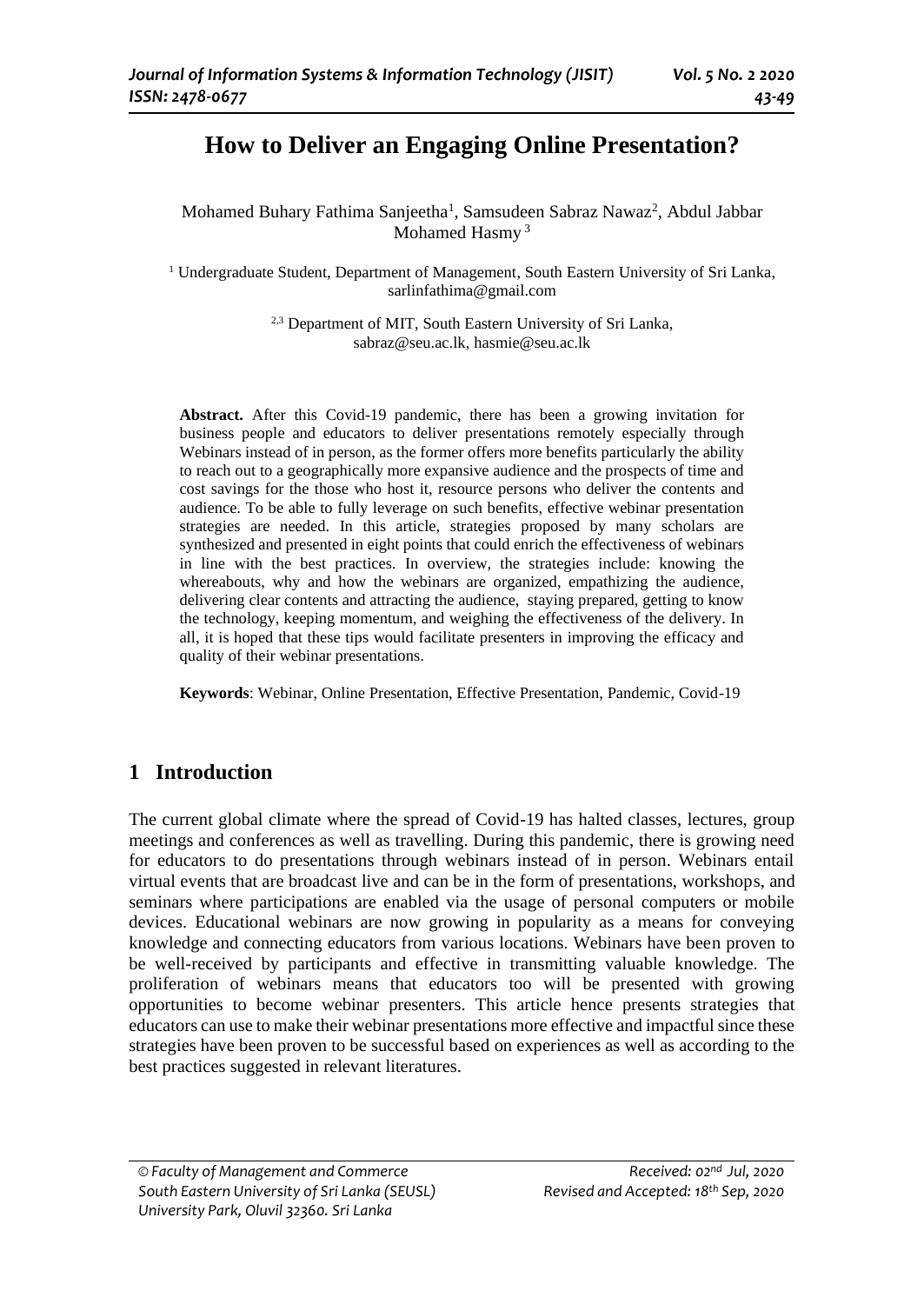## **2 Strategies**

There are many communication systems or webinar tools available in the market. To name a few; Demio, WebinarNinja, GoToWebinar, WebEx, ClickMeeting, Zoom, Google Meet and Microsoft Teams. You may be using any of these. However, if you want to deliver an effective webinar, the following tips would help you deliver an effective and catchy webinar. The proliferation of webinars means that educators too will be presented with growing opportunities to become webinar presenters. This article reviews the important guidelines proposed by experts and researchers (e.g.: [1]) that can be taken into account by educators and presenters when delivering webinars.

#### **2.1 When and Where**

You should gather information about the arrangements of webinars including the date and time of broadcast, projected duration inclusive of time for question and answer sessions, and the composition of the audience. It also helps to determine beforehand whether the webinar will be accompanied by a live video stream that will allow participants to watch you speak.

Determine whether the webinar will be recorded and archived for viewing, or if any of the participants will be physically there in the same room with you during the presentation. You should also find out if your presentation materials including slides and handouts are downloadable during the webinar or in advanced so that the participants can familiarize themselves with the content first.

Determine how the webinar will be evaluated and whether the evaluations will be made available to you [2]. If no evaluations will be conducted, inquire whether you can dispense your own evaluation pre and post presentation so as to gauge the participants' level of learning and satisfaction of the webinar.

Confirm the dates for when you are required to submit your materials to the organizer, and inquire if there will be any practice session. Many speakers only begin to inquire about arrangements when the presentation date is already near. By then, it would already be too late to make any changes especially if the presenter's plans differ significantly from that of the organizer's. Late material submissions are highly unadvisable because it could affect the participants' ability to download materials in advanced as preparation.

## **2.2 Why and How**

Requirement analysis can be carried out via inquiries to the organizers. Ascertain the organizer's expectations of what would come out of your webinar teaching, specifically the kind of new knowledge, skills or abilities that the organizer is expecting the participants to acquire. It is also important to determine whether the webinar is a one-off presentation or part of a series. In case of the latter, it would be good to determine the topics that precede and follow your presentation. Gain some insight about how the organizer envisions the fit of your presentation with the overall goal of the series of presentations. If opportunity presents itself, you could conduct direct surveys on participants to ascertain their current level of knowledge as well as their goals for participating in your webinar [3]. Finally ask yourself about how your presentation can help the participants in addressing their current issues.

Using data from the requirement analysis, jot down the key learning objectives. If your webinar is part of a bigger curriculum, inquire the organizer about specific knowledge, skills, or abilities that the participants may need in their attempt in addressing their current issues.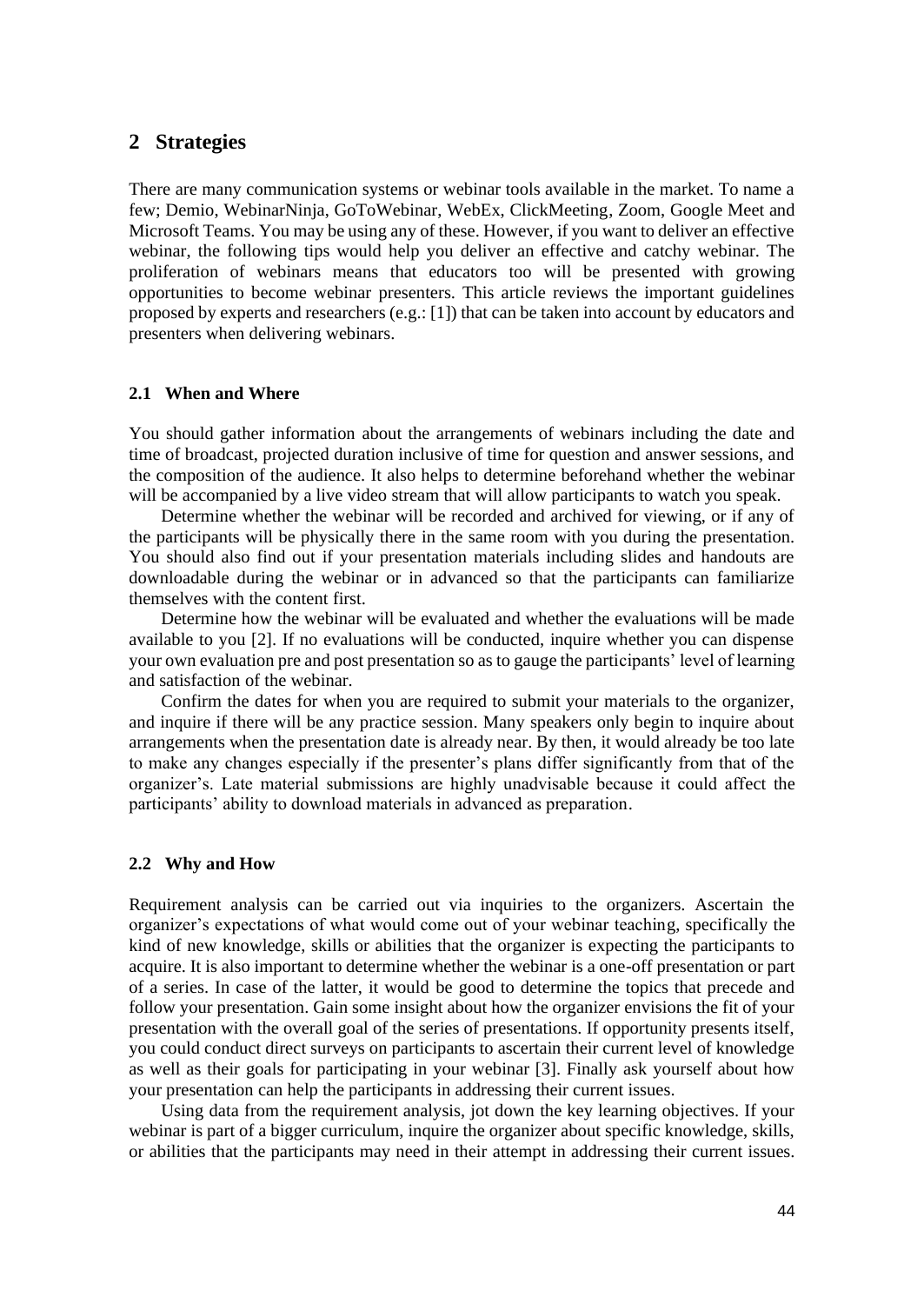Ask yourself if you want the participants to demonstrate increased knowledge on a certain topic or to be able to apply certain skills in certain situations [4]. The development of appropriate objectives for the participants at varying learning stages can be facilitated by learning taxonomies. For instance, beginners may benefit more from knowledge-based learning objectives whilst advanced learners may be more suited with learning objectives that focus on applied knowledge. Based on the learning objectives, develop a presentation title that reflects both the outcomes of participating in the webinar and the motivating factor for the participants to attend [3].

#### **2.3 Put Your Leg In One's Shoes**

To gain first hand insight on the format and what it feels like to be an audience member, you should take part in an actual webinar. It would be ideal to attend a webinar that utilizes a similar presentation platform as yours. Learn about how the screen is laid out and how the information is presented. Figure out your own preferences and plan the necessary changes which you can discuss with the organizer. Play around with the interactive tools for the webinar including the polling questions, break-out rooms, and discussion area. Study their impacts and how you can utilize them to prompt greater audience engagement [1].

#### **2.4 Cristal Clear and Beaconing**

To ensure that your presentation slide is clear and fetching, use large fonts and well-designed and organized images. This is particularly important for webinars because the slides are the only thing that the participants will be able to see. Some participants may be using mobile phones with small screens. Hence, the webinar slides must be able to convey the presented information. The slide design template should be consistently simple throughout the presentation without the use of distracting patterned backgrounds or multiple colors. Red and green should not be used as participants who are color blind would not be able to differentiate anything. With light backgrounds, use dark fonts. This is because texts that have the same luminance as their background are hard to read [1]. Preferable font size and types would be 32-point sans serif Arial, Helvetica, or Tahoma. The font on all the slides should be kept uniformed; bold fonts should only be used to indicate emphasis. Meanwhile, capital letters should not be italicized. Do not use intricate fonts or graphics, animations and sound effects as these are unsuitable for webinars. Website links stated on your slides must entail the website's full title and preferably full web address or Uniform Resource Locator [5]. Underline all texts that are hyperlinked to a different website so as to help color blind individuals to identify the hyperlink [5]. All terms and concepts used in your presentation must be defined as clearly as possible. Participants from other states or countries may be unfamiliar with certain acronyms, abbreviations, or cultural references. Instead of using full texts, state only key phrases and important information on your slides. The slides can be used to summarize the main themes and messages of the presentation which can then be expanded during the actual presentation [3]. It is more impactful to state only one point per slide together with a fetching image instead of stating three to four points on a single slide. Sequential presentations of points on one single slide should only be for points that relate to the same topic or theme.

Text on the slides can be enhanced with the use of images that visually represent the presented concepts. The images you use must be clear and of high quality and of which you have attained permission for use or have been identified as suitable for re-use. If you can tell that an image is too small or unclear for the audience to see, do not use it. Number your slides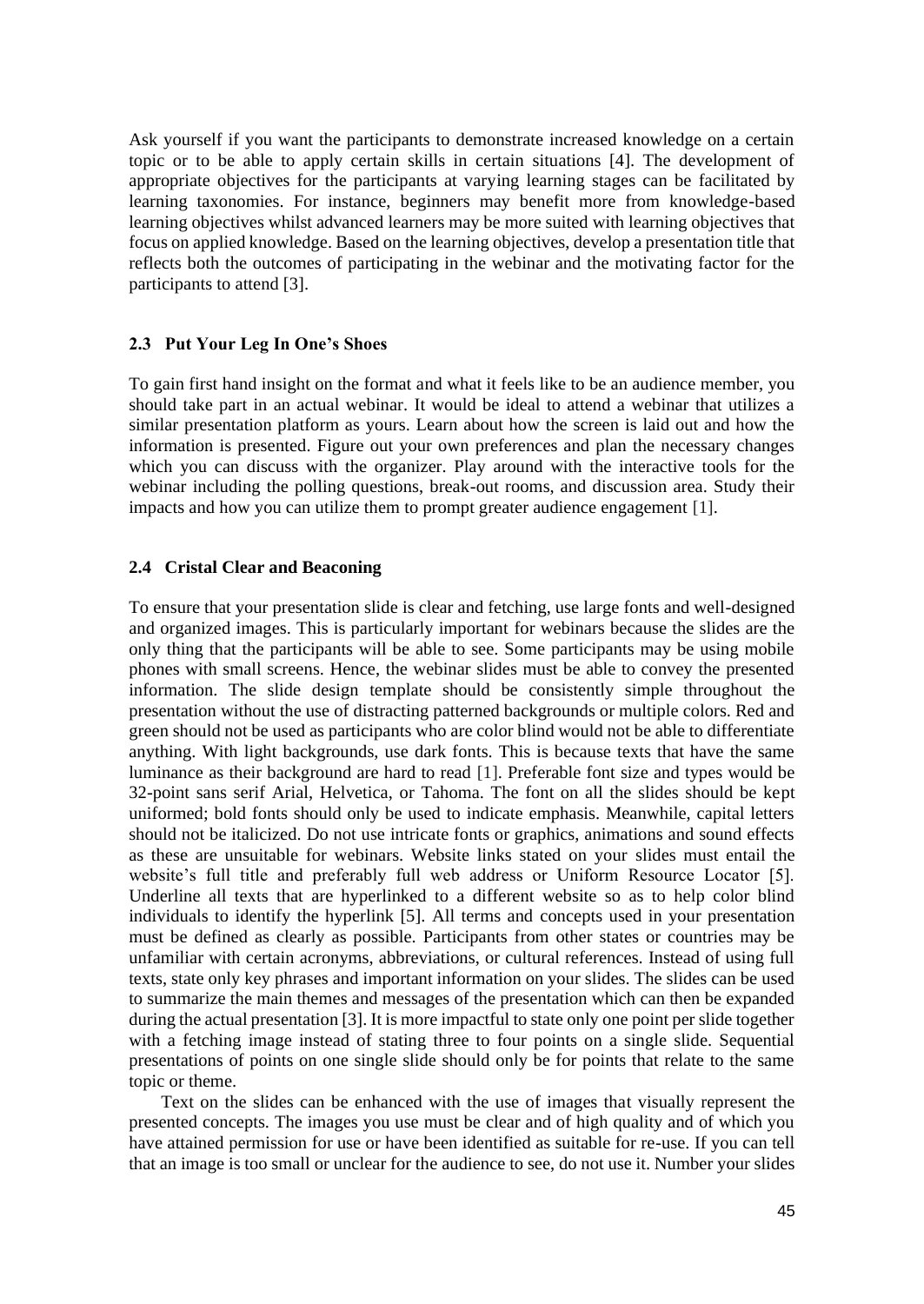and refer to them according to their numbers as you go through your presentation. This is particularly helpful for participants who are following the webinar on audio and have the downloaded the slides in advanced. Advanced distributions of the printed slides enable the participation of individuals who live in locations where internet live-streams are hard to access. At the end of the presentation, provide a summary of all the key points [3]. The slides must first be proofread for spelling and grammar mistakes [6]; after you have done so, ask another person to proofread them again. Reading the slides out loud can facilitate the proofreading process.

#### **2.5 Do Your Homework**

Use the webinar platform to practice your presentation several times [3]. While presenting, time yourself to ensure that you did not exceed the assigned time. Remember the time needed for the organizer to introduce you. Consider what material you can delete if you end up running low. Ask colleagues to listen to your presentation, and use the webinar platform to do so, if possible. Many webinar presenters tend to stand up when presenting, because this can enhance spirit and excitement. You may experiment with various presenting style, such as standing, sitting, or using hand gestures, and rate the effectiveness of each style by asking for feedbacks from colleagues. However, bear in mind of any technological problems that could arise while practicing, and take your time with the webinar organizer to discuss about the issues and how to tackle them [6].

#### **2.6 Be Tech-Savvy and Early Bird**

Before the presentation begins, get familiar with the webinar platform such as learning how to move the slides forward and backward, answering the questions in the chat box and using interactive features of the platform. Make clear of the positions the organizer needs you to perform; these include posting slides and handouts, setting up the forum for the webinar and moderating the chat box. You can use your phone to check the quality of the webinar audio. In general, the usage of headset, or a handset connected to a landline is preferred rather than a speaker phone or cell phone. If technical problems occur, it is necessary to establish a backup plan with the webinar organizer [6]. Account for various circumstances like when there is power outage, or when the phone lines are dead [6]. Find out if there Is a webinar checklist for planning which outlines the roles and responsibilities of each individual [7]. Depending on the issue, this planning will enable you to identify the most suitable person to refer to. Create a system to communicate individually with the presenter during the webinar, to ensure that the technology is functioning properly and to address issues that may transpire [1]. In case your computer, or webinar platform, or internet connection is not working, it is always a good idea to bring a copy of your slides and handouts [3]. These materials can be saved on various devices that are attainable, such as in your inbox, or in a pen drive.

It is advisable to log on to the webinar platform at least 20 minutes before the webinar begins. Do not forget to check out the sound system with the webinar organizer. If you use a battery-powered laptop, do full-charge the laptop before the presentation. If you are presenting through a video, wear an appropriate dress and make sure your back surroundings are clean and organized. You should always remind yourself to look at the camera instead of the slides when presenting. It is better to present in a space that is quiet, and able to eliminate potential noises. The sounds on your computer, phone, mobile device, and any other electronics in the room should be muted. You also can ask the organizer to mute any sounds from the webinar platform, such as the notifications sounds that pop out when participants join the meeting.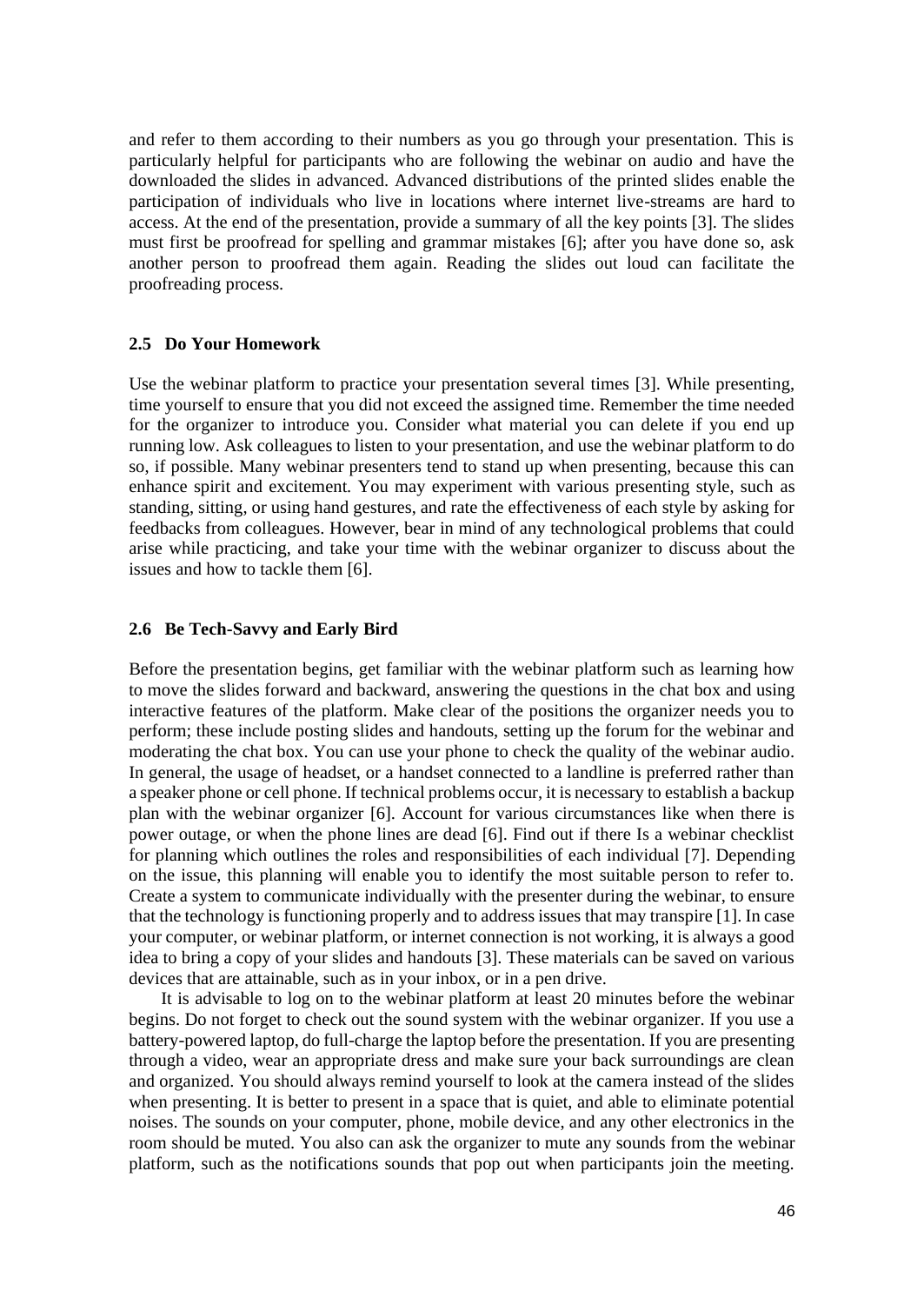Any computer programs that could keep you distracted, such as email notifications, should be closed during your presentation. Place a 'Busy' or 'Do not disturb' note on your door and keep a glass of water and a clock near you. The screen should be placed at eye level, and make ergonomic changes to maintain a comfortable position for your head and neck. If there are any external websites that you would like the participants to enter during the presentation, the link can be pasted in the discussion box. It is always good to smile and be enthusiastic while the presentation is running!

## **2.7 Do Not Let Them Sleep**

Establish some form of interactivity with the participants during your presentation [3]. There may be a number of possibilities that you can use such as creating polling questions, organizing break-out discussion rooms, holding discussion box conversations, and using images like raising hands letting the participants to indicate that they agree or have a question [8]. Consult the organizer and find out about available interactive features and effective activities in the past. The use of polling questions will enable presenters to instantly gauge the participants' current level of knowledge or determine how many participants have experienced a related event to the topic at hand [9]. Meanwhile, online break-out discussion rooms divide participants into smaller groups to complete certain exercises. Interactive activities during webinars require proper time planning as they usually take longer than when conducted in person.

Participants may engage better with the use of handouts if they are accompanied with questions or learning activities. Handouts should ideally be downloadable and utilized all through the course of the webinar. You must also ensure interactivity with participants who are not on the online webinar platform i.e. those participating via audio only and those who are physically present there. Reading out loud, discussion box, questions and comments can facilitate the inclusion of audio-only participants [8]. Make sure you understand how the webinar's interactive features work before actually using them. Determine if questions will be asked during or at the end of the session, or if the questions will be given via the discussion box or the phone feature. As there is a possibility that you may have answered the participants' questions at some point of your presentation, it is then best to leave the Q&A session by the end of the webinar instead of throughout.

There are several possible drawbacks in allowing questions to be asked using audio during the presentation including the prevalence of background noise and disruptions due to poor audio quality [9]. State your preferences about asking questions clearly to the participants at the very beginning of your presentation via an introductory slide and request for the participants to put their microphones in mute [1]. You should also devise plans on engaging active participations. Use polling questions to see if the number of responses corresponds to the number of participants. Remind unresponsive participants to answer the poll and about the importance of being involved. With a smaller group of participants, questions can be asked directly through audio or the discussion box. From the onset, inform the participants that you plan to ask individualized questions so that they can prepare.

#### **2.8 Check If They Learned from You**

Feedback can be obtained in a variety of ways, including a post-webinar survey of participants, conversations with colleagues, reviews from participants during and after the webinar, and your own self-evaluation. You can ask the organizer to provide you with a copy of the comments in the discussion box that participants submit. Encourage the organizer to distribute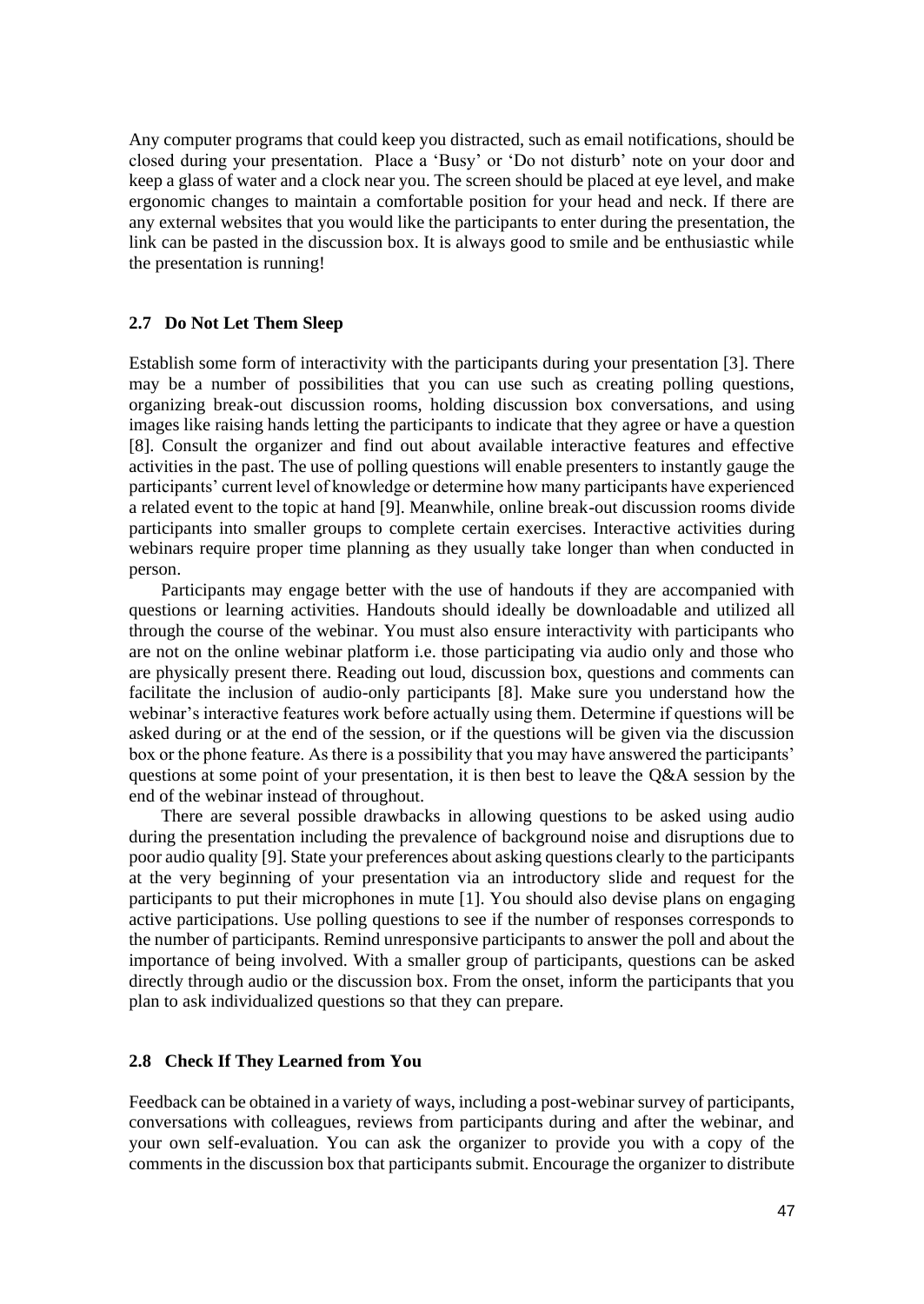the feedback survey directly after the webinar, instead of delaying it to weeks or months, to make it easier for the participants to remember specific webinar information and potentially increase the participation rates. You may take time to evaluate yourself on how the presentation had been, and how to strengthen your ability to present in the future. It is beneficial for us to self-evaluate as soon as the webinar ends to help remember the aspects that went well, and aspects that would like to be improved in the future.

Evaluate your presentation results to see if the participants achieved the learning goals of the presentation. You can determine the learning outcomes and presentation's satisfaction by using a post-webinar survey. Ask questions directly discussing the effect of using a webinar platform on the experience, learning and interactivity of the participants. Additionally, you can ask knowledge-based questions to assess progress before and after the webinar. Lastly, consider surveying participants during the weeks or months following the webinar to find out whether the research has been put into action. The presenter should provide a feedback from his or her point of view to the webinar organizers on the things that went well and those that can be improved in the future. Provide input on all aspects of the webinar including the invitees, arrangements, rehearsal sessions, the presentation itself and the data obtained from the assessment.

Hearing this feedback is important for webinar organizers, so that they can make improvements for future presentations. They use these feedbacks to make improvements to webinar preparation leading to an improved webinar experience for presenters and attendees. In education, webinars are being widely used to present information and teach skills. Webinars allow broad application of presentations and can reduce the organizers and participant's costs. In using the tips outlined here, it is expected that educators will be able to deliver excellent quality webinars. These hints are beaconed attention among the key points to consider and the list might grow further.

## **3 Conclusions**

In education, webinars are being widely used to present information and teach skills. Webinars allow broad application of presentations and can reduce the organizers and participant's costs. In using the tips outlined in this article, my expectation is that educators will be able to deliver excellent quality webinars. More research is needed in order to develop methods that can improve the quality of webinars and assess their effect on participants. In order to better understand their impact on learning, future studies should empirically review the techniques outlined in this paper. Based on the results, such techniques can be refined. As time passes, I hope there will be a greater emphasis on using empirically validated teaching methods while delivering webinars presentation.

## **References**

- [1] Topor DR, Budson AE. Twelve tips to present an effective webinar. Medical teacher. 2020 Nov 1;42(11):1216-20.
- [2] Pickering JD, Henningsohn L, DeRuiter MC, de Jong PG, Reinders ME. Twelve tips for developing and delivering a massive open online course in medical education. Medical teacher. 2017 Jul 3;39(7):691-6.
- [3] Bedford N. Webinar Best Practices. [Accessed 2020 Apr 20]. https://carleton.ca/communityfirst/wp-content/uploads/CFICE-Webinar-Best-Practices\_Novemb er2016\_FINAL.pdf